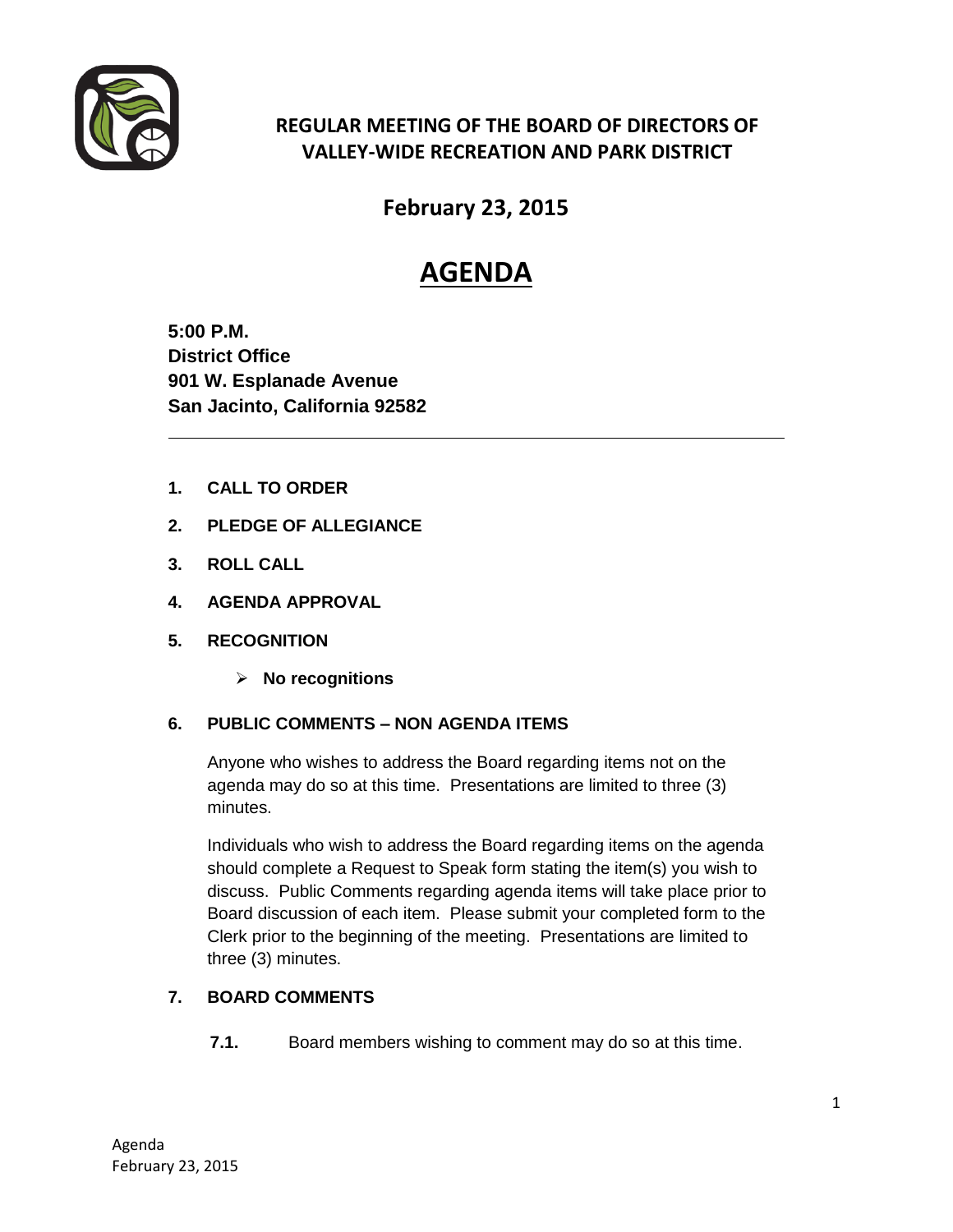**8. VALLEY-WIDE CLEARING ACCOUNTS CHECK LIST FOR JANUARY 2015: 76102-76548; 2424-2425.** 

#### **9. FINANCIAL STATEMENTS FOR JANUARY 2015.**

#### **10. PRESENTATION**

**10.1.** Presentation by Leslie Covey, Recreation Supervisor Kay Ceniceros Senior Center.

#### **11. CONSENT CALENDAR**

*These items are considered routine in nature and will be approved with one motion.* 

**11.1.** Approval of Minutes for the Regular Meeting of January 20, 2015.

#### **12. OLD BUSINESS**

#### **12.1. Board Vacancy – Board of Directors Interviews**

Each candidate will be allowed three (3) minutes, prior to their interview for introductions.

- $\triangleright$  Request Board approval of interview questions for Valley-Wide Recreation and Park District's Board vacancy.
- ▶ Conduct interviews for vacancy of Valley-Wide Recreation Park District's Board of Directors.
- ▶ Request Board discussion, recommendations and appointment for Valley-Wide Recreation and Park District's Board vacancy.
- $\triangleright$  Administer Oath of Office to Appointed Board Member, by the Clerk of the Board.

#### **13. NEW BUSINESS**

#### **13.1. 2013/2014 Audit Report**

 $\triangleright$  Presentation and review of the 2013/2014 Audit Report from White, Nelson, Diehl, Evans LLP, Certified Public Accountants.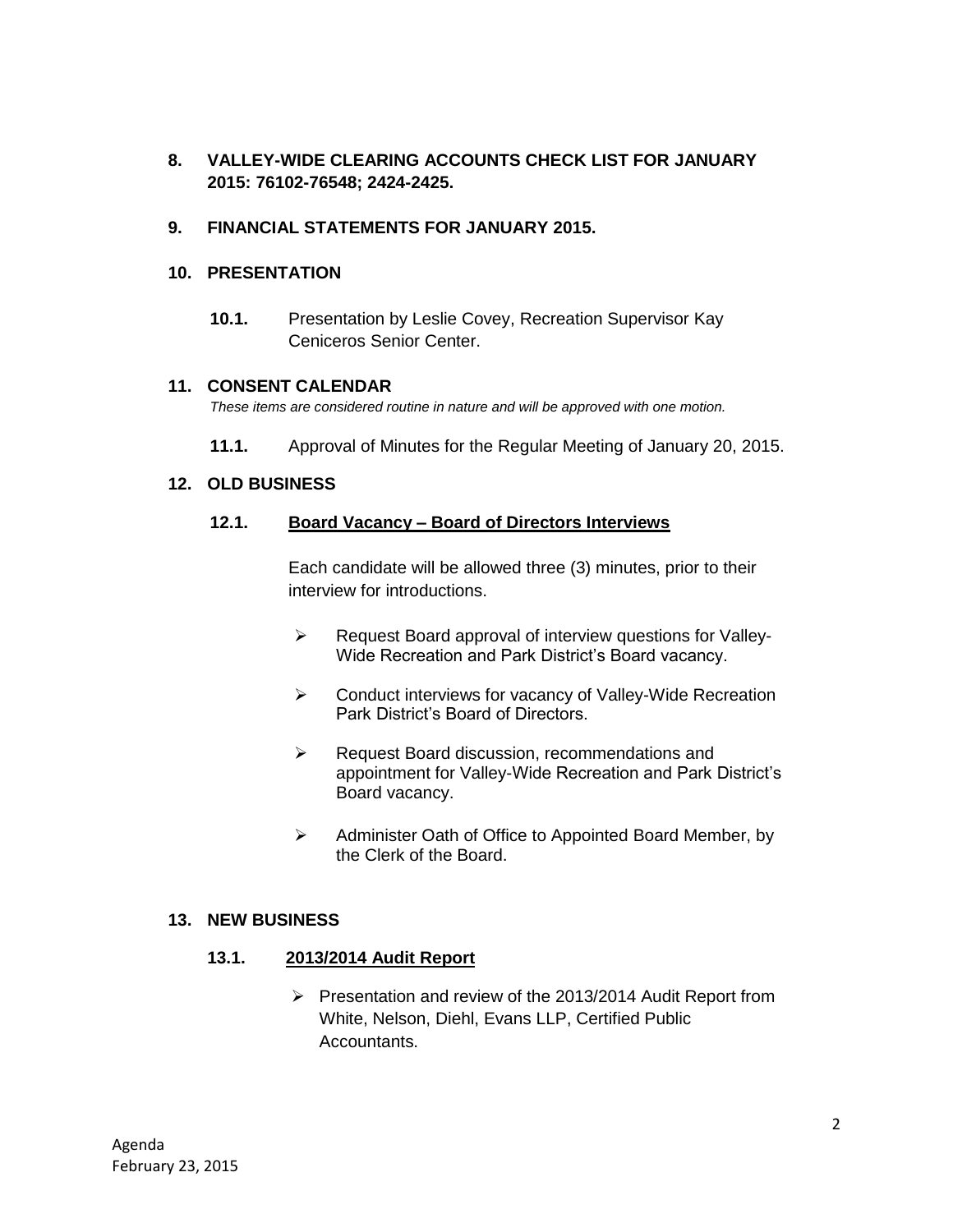## **13.2. Hemet Unified School District Joint Project – Future Park**

 $\triangleright$  Request Board approval to appropriate \$500,000 for the construction of the joint project and future park site located at the Southwest corner of Fairview and Mayberry Avenue.

#### **14.**

## **ITEMS FOR BOARD INFORMATION AND DISCUSSION**

**14.1.** General Managers Reports

## **15. STAFF REPORTS**

- **15.1.** Sport Center
- **15.2.** Valle Vista
- **15.3.** Menifee
- **15.4.** Winchester
- **15.5.** Diamond Valley
- **15.6.** French Valley
- **15.7.** Romoland
- **15.8.** Simpson Center
- **15.9.** Lazy Creek
- **15.10.** Kay Ceniceros

#### **16. NEWSPAPER ARTICLES**

## **17. EXECUTIVE SESSION**

- **17.1.** Government Code Section 54956.8 Real Estate Negotiations None
- **17.2.** Government Code Section 54956.9 Litigation None
	- a. Pending Litigation
	- b. Significant Exposure to Litigation
	- c. Initiation of Litigation
- **17.3.** Government Code Section 54957 Personnel None
- **17.4.** Government Code Section 54957.6 Labor Negotiations None

## **18. ADJOURNMENT**